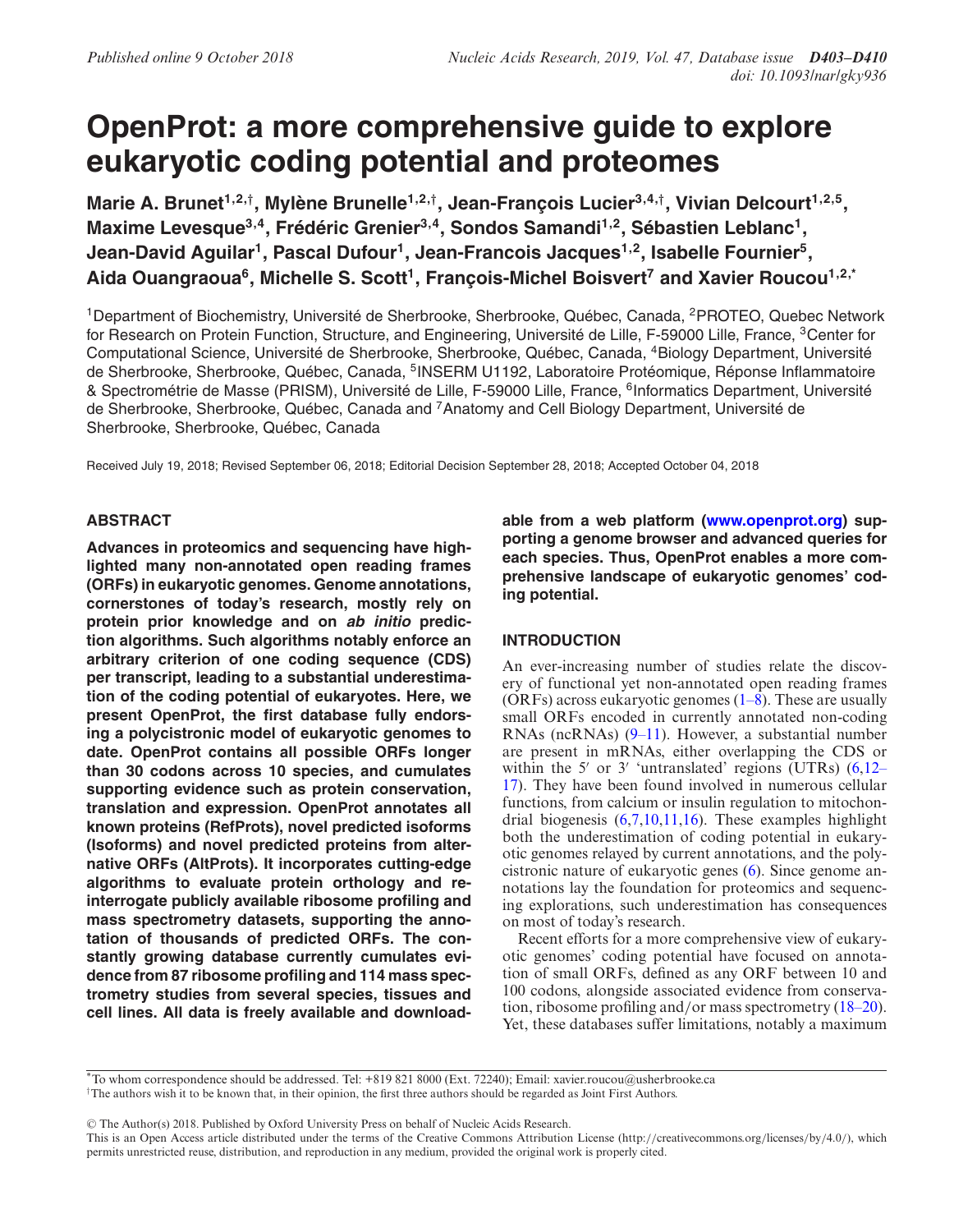length threshold that forbids detection of ORFs longer than 100 codons, and they do not account for the polycistronic nature of eukaryotic genomes. In parallel, proteogenomics strategies are emerging to offer an unbiased approach to the study of eukaryotic proteomes, yet they remain the expertise of a few and still depend on sample preparation adapted to the identification of small proteins  $(21–24)$ . Despite these significant studies, we still lack a systematic approach to fathom the deepest parts of eukaryotic proteomes.

Here, we present OpenProt [\(www.openprot.org\)](http://www.openprot.org), the first database upholding a polycistronic model of eukaryotic genes to date. OpenProt distinguishes three ORF categories: already annotated ones (RefProts), novel RefORF isoforms (Isoforms, II accessions) and novel alternative ORFs (Alt-Prots, IP<sub>-</sub> accessions). We define as AltProt the product of any unannotated ORF, anywhere on transcripts (ncRNAs and mRNAs), that do not display protein sequence similarity with a RefProt from the same gene (otherwise categorized as novel isoform: product from an unannotated ORF with a significant sequence similarity to a RefProt from the same gene). OpenProt currently offers deep annotation for 10 species, cumulating supporting evidence of protein orthology, translation and expression. Moreover, through custom downloads and a user-friendly web platform, OpenProt enables wide applications, making this 'hidden' proteome easily accessible to the wider scientific community. Open-Prot thus aims to foster discoveries of functional yet currently non annotated proteins.

## **MATERIALS AND METHODS**

## **Open reading frames (ORFs) prediction**

The first step of OpenProt pipeline is the ORF prediction (Figure [1\)](#page-2-0). First, we retrieve an exhaustive transcriptome by combining two well-used annotations (NCBI RefSeq [\(25\)](#page-7-0) and Ensembl  $(26)$ ). Annotations overlap is not whole because of variations in algorithms and information sources. In a context of exploration and discovery, a more complex annotation is preferable [\(27\)](#page-7-0). Hence, we retrieve NCBI RefSeq and Ensembl annotations and compile them into a more exhaustive one. For example in human, NCBI Ref-Seq (GRCh38.p7) contains 109 077 mRNAs and 29 484 ncRNAs, while Ensembl (GRCh38.83) contains 93 855 mR-NAs and 105 150 ncRNAs; only 7578 RNAs are common to both annotations. The source annotation is associated with each ORF prediction so that users can look at predictions from either annotation alone if preferred. Genome assemblies and annotation releases currently supported by Open-Prot are listed for each species in Table [1.](#page-3-0) We then perform a 3-frames *in silico* translation using EMBOSS Transeq [\(28\)](#page-7-0) to predict all possible ORFs with an ATG start codon and a minimum length of 30 codons. This constitutes the Open-Prot ORFeome.

#### **ORF product classification: reference proteins, novel isoforms, and alternative proteins**

This exhaustive ORFeome is then filtered using NCBI Ref-Seq, Ensembl and UniProt [\(29\)](#page-7-0) protein entries to identify annotated proteins, called RefProts (Figure [1\)](#page-2-0). We add UniProt entries at this level as UniProt contains proteins

with supporting experimental evidence that are not present in either NCBI RefSeq or Ensembl annotations. For example in human, 11,860 proteins annotated in UniProt (UniProtKB-SwissProt, 2017-09-27) are not present in either NCBI RefSeq or Ensembl annotations. Once known ORFs are filtered out (RefProt category), we are left with currently unannotated ORFs. A similarity filter is then implemented to identify and annotate Novel RefProt Isoforms (Figure [1\)](#page-2-0). The similarity filter targets ORFs from a same gene and contains two arguments: (a) over 80% of protein sequence identity over 50% of the length (Basic Local Alignment Search Tool (BLAST) [\(30\)](#page-7-0)), and (b) identical genomic coordinates of start or end codon with a protein sequence identity (EMBOSS Matcher PAM10 matrix score ≤ 100) over 20% of the length  $(28)$ . If any of the similarity filter argument is met, the unannotated ORF is categorized as a novel predicted isoform (II<sub>-</sub> accessions). The leftover predicted ORFs constitute the alternative proteins (AltProt category, IP accessions) and can be summarized by a simple equation: AltORFs = ORFeome - RefORFs - Novel Isoforms. All predictions for each species are present on the OpenProt website and can be downloaded, queried or visualized using the Genome Browser. A comprehensive guide for all three is provided under the Help section of the Open-Prot website [\(www.openprot.org/p/help\)](http://www.openprot.org/p/help).

## **Mass spectrometry data analysis pipeline**

In order to gather protein expression evidence, OpenProt retrieves publicly available mass spectrometry (MS) based proteomics studies from ProteomeXchange [\(31\)](#page-7-0), PRIDE archive [\(32\)](#page-7-0) and collaborators. Such studies are re-analyzed using the OpenProt protein FASTA containing all RefProts, AltProts and Isoforms. The OpenProt MS pipeline was developed using PeptideShaker software (version 1.13.4) [\(33\)](#page-7-0) configured to systematically run 4 search engines on raw MS files (X!Tandem, MS-GF+, Comet and OMSSA) via SearchGUI (version 3.1.0) [\(34\)](#page-7-0). SearchGUI general parameters were set as previously described and then individually inferred based on studies specifics [\(7\)](#page-7-0). Classical MS analyses use a false discovery rate (FDR) of 1%. However, adding all AltProts and Isoforms leads to a substantial increase of the search space (about six times bigger for human). To only account for highly confident identifications, we set the FDR at 0.001% (Figure [1\)](#page-2-0). Initial validations included: (a) 80% minimum overlap of RefProts identifications with the original MS study, and (b) manual validation of randomly selected spectra (supporting materials S1). Admittedly, false positives may still be and we strongly encourage seeking ORFs with evidence across multiple datasets as false-positive identifications would differ across datasets. Moreover, a novel predicted protein (AltProt or Isoform) will be identified only if it is recognized by a unique peptide. In the case where a peptide matches a novel predicted protein and a RefProt, it will always be assigned to the Ref-Prot only. The identification results are then implemented to the OpenProt database and can be downloaded or queried from the Genome Browser or the Search page. More information can be found on the web platform Help page [\(www.openprot.org/p/help\)](http://www.openprot.org/p/help) and in supporting materials S1.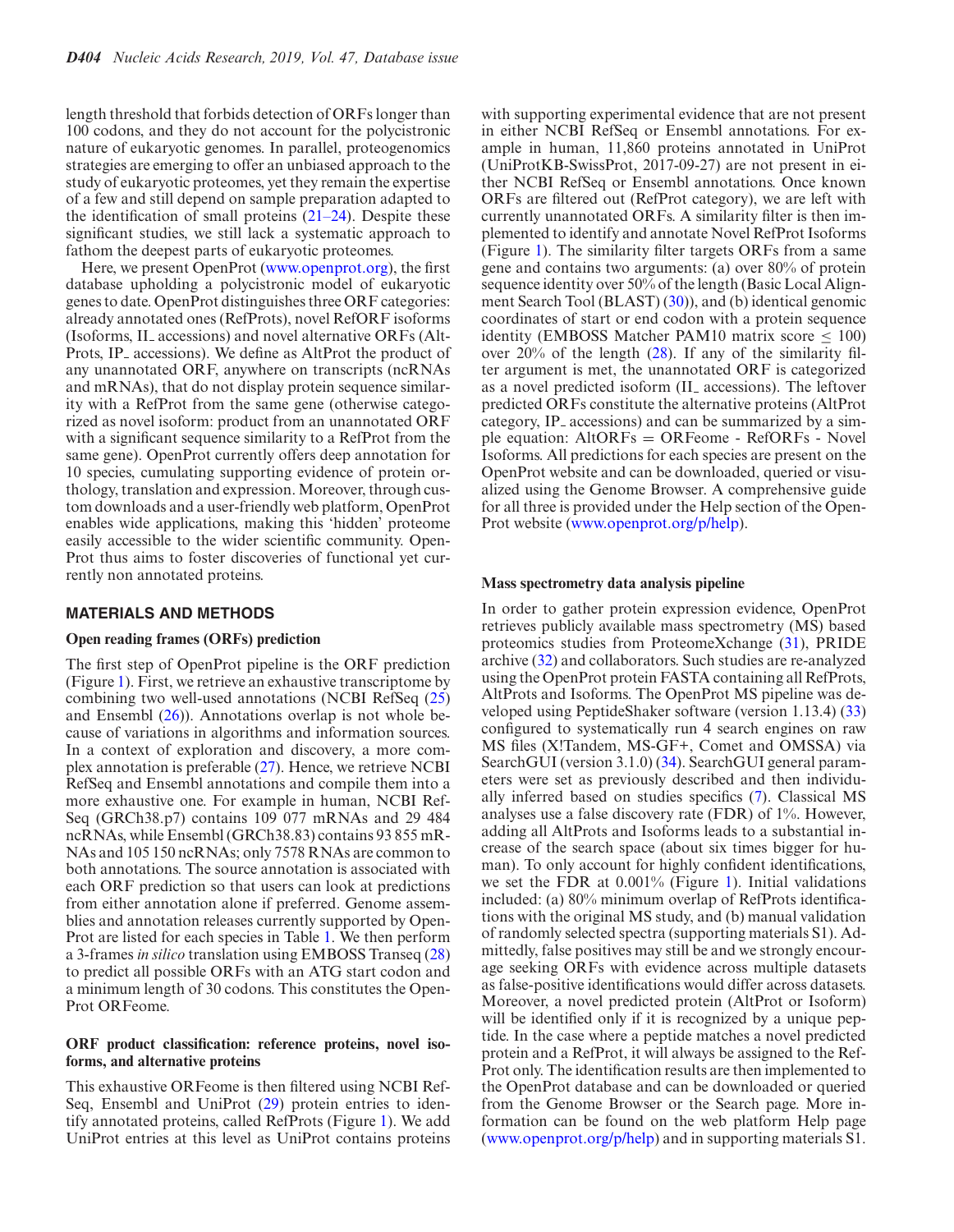<span id="page-2-0"></span>

**Figure 1.** OpenProt pipeline graphical representation. OpenProt pipeline contains two main features: prediction and evidence collection. OpenProt enforces a polycistronic model of eukaryotic genes contrary to the actual dogma of one CDS per transcript. The protein sequence similarity filter (Homology) holds two arguments as described in the material and methods. The hidden proteome consists of currently non-annotated ORFs highlighted by OpenProt. These ORFs are either novel isoforms of known CDS (II accessions) or novel alternative proteins (IP accessions). All evidence collection parameters are described in the material and methods section.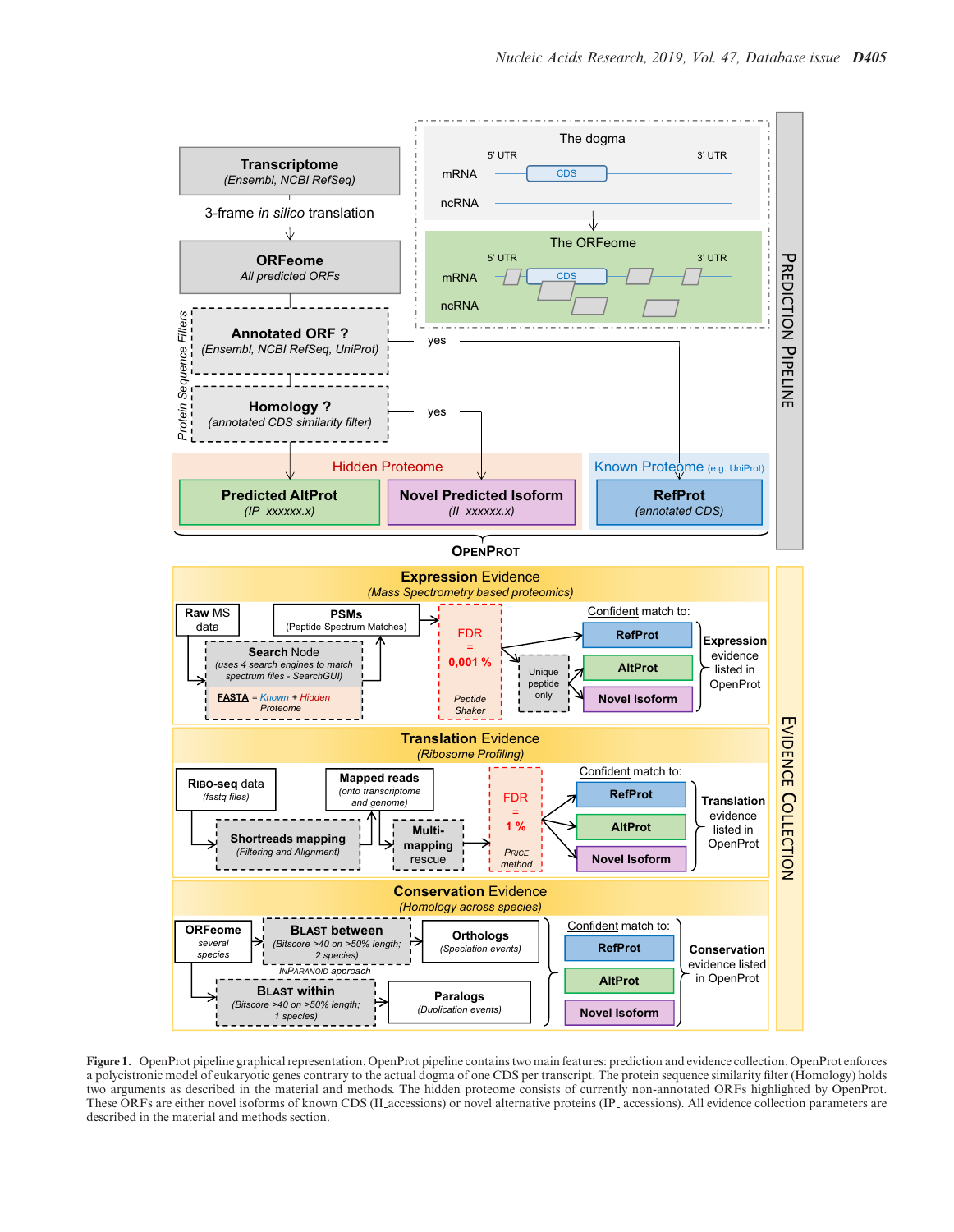<span id="page-3-0"></span>

|  | <b>Table 1.</b> OpenProt (1.3) prediction pipeline output |  |  |  |  |
|--|-----------------------------------------------------------|--|--|--|--|
|--|-----------------------------------------------------------|--|--|--|--|

|                                   |                                  |                    | Annotations             | <b>ORFeome</b> (both annotations) |         |          |                    |  |
|-----------------------------------|----------------------------------|--------------------|-------------------------|-----------------------------------|---------|----------|--------------------|--|
| Species                           | Genome<br>assembly               | <b>NCBI RefSeq</b> | Ensembl                 | Total $#$                         | Ref#    | $II - #$ | $IP$ <sub>-#</sub> |  |
| Homo sapiens                      | GRCh38.p5                        | GRCh38.p7          | GRCh38.83               | 646 403                           | 129 888 | 55 0 53  | 461 462            |  |
| Pan troglodytes                   | CHIMP2.1.4                       | CHIMP2.1.4         | CHIMP2.1.4.87           | 227 950                           | 37059   | 16402    | 174 489            |  |
| Mus musculus                      | GRCm38.p4                        | GRCm38.p4          | GRCm38.84               | 486 198                           | 82477   | 30 220   | 373 501            |  |
| Rattus norvegicus                 | $Rnor_60$                        | $Rnor_6.0$         | Rnor <sub>-6.0.84</sub> | 289 077                           | 51 423  | 6718     | 230 936            |  |
| Bos taurus                        | $UMD_3.1$                        | UMD <sub>3.1</sub> | UMD <sub>-3</sub> .1.86 | 220 483                           | 49 0 26 | 6942     | 164 515            |  |
| Ovis aries                        | $Oar_v3.1$                       | $Oar_v3.1$         | Oar v3.1.89             | 340 974                           | 40 000  | 19 022   | 281 952            |  |
| Danio rerio                       | GRCz10                           | GRCz10             | GRCz10.84               | 257 534                           | 56 247  | 14 5 23  | 186 764            |  |
| Drosophila melanogaster           | Release 6 plus<br><b>ISO1 MT</b> | BDGP <sub>6</sub>  | <b>BDGP6.84</b>         | 97 934                            | 22 204  | 2148     | 73 582             |  |
| Caenorhabditis elegans            | WBcel235                         | WBcel235           | WBcel235.84             | 94 087                            | 29 5 63 | 2340     | 62 184             |  |
| Saccharomyces cerevisiae<br>S288c | R <sub>64</sub>                  | R <sub>64</sub>    | R <sub>64.83</sub>      | 16865                             | 6613    | 28       | 10 224             |  |

 $Ref = currently annotated protein (RefProt), II = novel isoforms of known protein, IP = novel protein from alternative ORF (AltProt).$ 

## **Ribosome profiling data analysis pipeline**

In order to gather ORF translation evidence, OpenProt retrieves publicly available ribosome profiling (RIBO-seq) data. Ribosomal footprints raw data are re-analyzed using the PRICE workflow (version 1.0.2) [\(35\)](#page-7-0). PRICE is an entropy-based model for identification of translated ORFs from RIBO-seq data. PRICE is run with default parameters (except for the FDR) using the rescue mode (Figure [1\)](#page-2-0), and fed with both NCBI RefSeq and Ensembl annotations (run separately). Briefly, reads mapping to ribosomal RNAs are filtered out and remaining footprints are mapped onto the genome and transcriptome with up to three mismatches [\(35\)](#page-7-0). Multi-mapped reads are fractionated across all possible sites unless uniquely mapped reads to nearby loci allow confident identification of the footprint coordinates [\(35\)](#page-7-0). PRICE reconstitutes the set of codons most likely to give the observed reads, creating a list of ORF candidates. These are filtered according to a stringent 1% FDR (usually set at 10%) to focus on highly confident translation events [\(35\)](#page-7-0). The identification results are then implemented to the OpenProt database and can be downloaded or queried from the Genome Browser or the Search page. More information can be found on the web platform Help page [\(www.openprot.org/p/help\)](http://www.openprot.org/p/help) and in supporting materials S2.

#### **Conservation analysis pipeline**

In order to gather protein conservation evidence, OpenProt computes orthology relationships from the 10 currently supported species. Protein sequence homology is evaluated using an InParanoid-like approach and separates orthologs (homologous sequences from different species) from paralogs (homologous sequences from the same species but different genes) [\(36\)](#page-7-0). To identify orthologs, protein sequences from two different species are compared using an all-vsall BLAST [\(36\)](#page-7-0). For example, all protein sequences from *Homo sapiens* are BLAST searched against all protein sequences from *Pan troglodytes*. All orthology relationships identified are available on OpenProt (one-to-one; one-tomany; many-to-one and many-to-many). In parallel, the same pipeline is run within one species to identify paralogs (Figure [1\)](#page-2-0). OpenProt uses a significance filter set at a bitscore of 40 for an overlap over 50% of the query sequence, as previously published  $(7, 37)$  $(7, 37)$  $(7, 37)$ . The results are then implemented to the OpenProt database and can be downloaded or queried from the Search page. More information can be [found on the web platform Help page \(www.openprot.org/](http://www.openprot.org/p/help) p/help) and in supporting materials S3.

## **Protein functional domain prediction**

All predicted proteins are also scanned to identify known functional domains. All protein sequences are run through the InterProScan algorithm (version 5.14–53.0) using the default parameters [\(38\)](#page-7-0). Domain predictions as well as gene ontology (GO) and pathway annotations are reported if significant (e-value  $< 10^{-3}$ ). The results are inserted into the OpenProt database and can be downloaded or queried from the Search page.

#### **Database and website development**

All data are generated using in-house Perl (version 5.18.2) and Python (version 2.7.6) scripts and stored in a PostgreSQL database (version 9.6). All re-analyzed mass spectrometry and ribosome profiling studies are accessible from the Help page (supporting materials S1 and S2). The Open-Prot web platform was built using the Flask framework (version 1.0.2) and developed using HTML, SQL and JavaScript.

## **DATABASE CONTENT AND USER INTERFACE**

## **ORFeome: numbers and classification**

ORF predictions can be queried from either one or both of the annotations or both from the search or browser page (Figure [2A](#page-4-0)). Numbers of identified RefProts, AltProts and Isoforms are displayed in Table 1 for each species. For example in human to date, OpenProt (release 1.3) predicts 55,053 novel isoforms. These are currently non-annotated in NCBI RefSeq or Ensembl, they originate from transcripts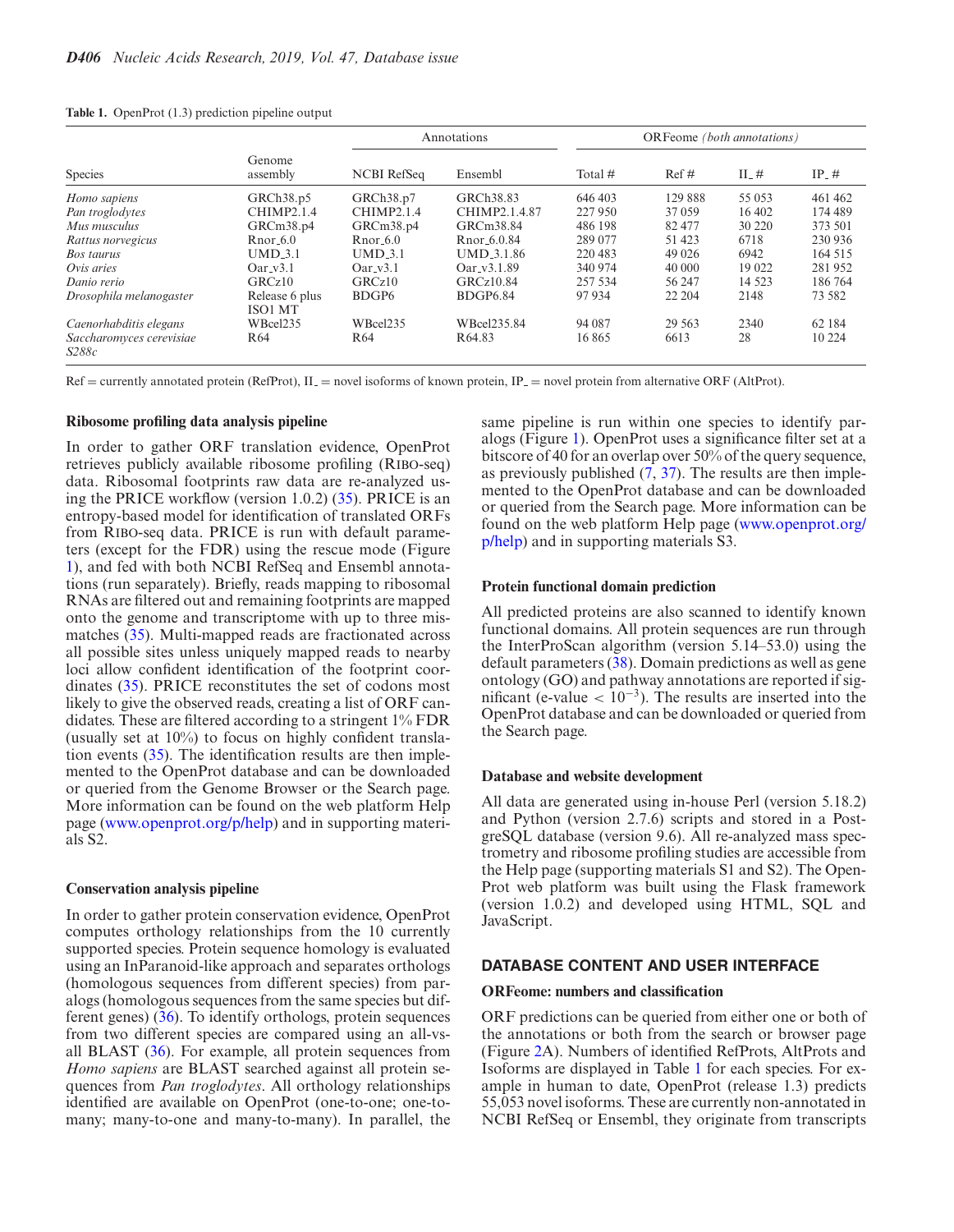<span id="page-4-0"></span>

**Figure 2.** OpenProt features. (**A**) OpenProt Search page. All OpenProt pages are accessible from the top menu. The Search page displays advanced query settings (species, annotation, gene, transcript and protein) and allows to filter according to supporting evidence and other characteristics. The result table displays the main protein characteristics, supporting evidence, and link to a Details page (shown in C). A getting started tutorial from the Search page is available from the help menu [\(www.openprot.org/p/help\)](http://www.openprot.org/p/help). (**B**) OpenProt Genome Browser page. The Browser page displays advanced query settings (species, annotation, gene, transcript, protein and genomic coordinates) and a genome browser with customable tracks. By default, the genome browser shows tracks of transcripts, proteins and peptide detection (from re-analyzed mass spectrometry studies). A getting started tutorial from the Browser page is available from the help menu [\(www.openprot.org/p/help\)](http://www.openprot.org/p/help). (**C**) Each ORF has an individual 'Details' page. The page holds 5 tabs, the first one shown here displays information such as genomic and transcript coordinates, and other characteristics. Protein and DNA sequences are available from the details link. (**D**) The 'Conservation' tab displays the ORF orthologs and paralogs. The size of the nodes represents the number of related ORFs and the colour shows the identity percentage. The conservation score (top of the tab) corresponds to the number of species in which an ortholog was identified out of the 10 currently supported by OpenProt. (**E**.)The 'Translation' tab displays PRICE analysis results with the associated *P*-value and the readcount per sample. The TE score (top of the tab) corresponds to the number of studies in which this ORF was detected. (**F**) The 'Mass spectrometry' tab displays the identified peptides with the study name and a link to the original data. The match count corresponds to the number of PSM (peptide spectrum match) per peptide, per study. The MS score (top of the tab) corresponds to the sum of unique peptides per study. More information and tutorials are available from the Help page [\(www.openprot.org/p/help\)](http://www.openprot.org/p/help).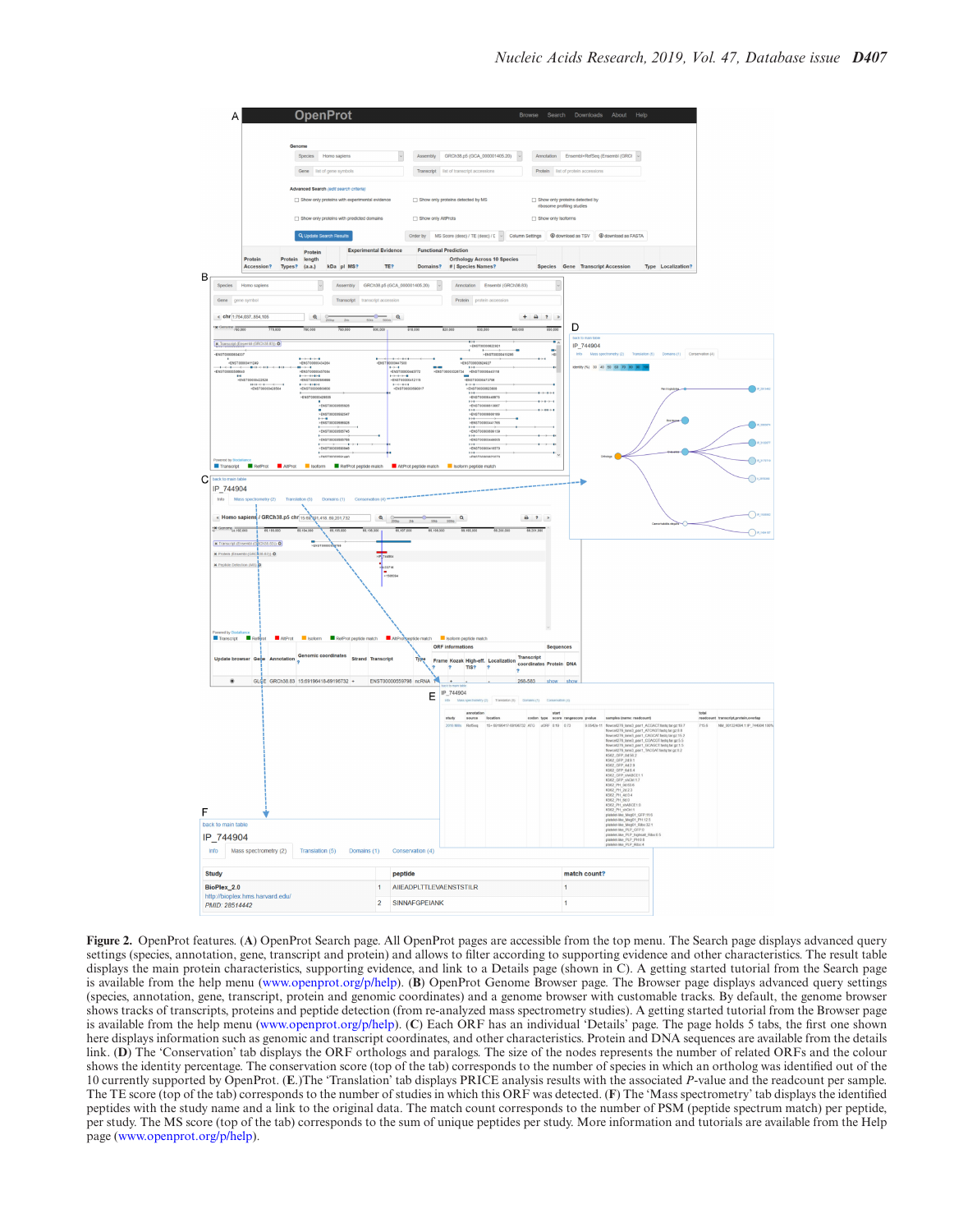present in current annotations and display significant similarity with the gene annotated CDS (see similarity filter arguments).

All ORF predictions can be visualized using the genome browser where transcripts, ORFs, and MS-based peptides are displayed. For easy visualization, RefProts are coloured in blue, AltProts are in green, and Isoforms are in orange (Figure [2B](#page-4-0)).

Moreover, all predictions can be downloaded as TSV, BED or FASTA (DNA or Protein) files. These include accession numbers, gene name, nucleotide and protein sequences, and other characteristics. Every downloadable file format is detailed in the attached readme documents.

## **Protein characteristics annotation**

The result table from a query also contains additional information on the predicted ORF (Figure [2A](#page-4-0)). The predicted protein characteristics, such as the length (in amino acids), the isoelectric point and molecular weight, are displayed. Each protein annotation is linked to all source transcripts for which accession numbers and type (mRNA or ncRNA) are reported. Localization within the transcript (CDS, 5' or 3' UTR) is also displayed for ORF predictions from mR-NAs. Each ORF can be inspected individually in the details page (Figure [2C](#page-4-0)). The details page contains ORF information, such as genomic and transcript coordinates, the presence of a simplified Kozak motif (RNNATGG where R stands for A or G)  $(39)$  or a high-efficiency translation initiation motif (RYMRMVAUGGC where R stands for A or G, Y for U or C, M for A or C, and V for A, C or G) [\(40\)](#page-7-0) and access to protein and DNA sequences. Other tabs display specifics of lines of evidence: protein conservation, MS, translation events and protein domain prediction.

## **Supporting evidence annotation**

OpenProt first predicts potential ORFs and then collects diverse types of evidence, such as functional predictions (protein conservation and predicted domains) and experimental evidence (translation event and protein expression detection). Numbers of predicted ORFs supported by conservation, translation or expression evidence are displayed in Table [2](#page-6-0) per ORF category for each species.

Protein orthology and paralogy relationships can be visualized for each protein annotated in OpenProt (Figure [2D](#page-4-0)). Under the Conservation tab of each protein Details page, orthologs and paralogs are listed per species. Similarly, predicted functional domains, gene ontology and pathway terms can be browsed under the Domains tab (Details page).

Experimental evidence is accessible under the Translation and Mass spectrometry tabs (Details page). The Translation tab collects PRICE [\(35\)](#page-7-0) reports of identifications with the associated *P*-value and read count per sample (Figure [2E](#page-4-0)). The Mass spectrometry tab contains all identified unique peptides alongside the associated peptide spectrum match (PSM) count within each dataset (Figure [2F](#page-4-0)). For transparency purposes, all original datasets are accessible by clicking on the study name. At this time, the database reanalyzed 87 ribosome profiling and 114 mass spectrometry

studies across several species and diverse cell lines and tissues (Table [2\)](#page-6-0). A complete list of all studies implemented in OpenProt is available from the Help section (supplementary materials S1 and S2).

#### **Applications and downloads**

Expanded databases, such as OpenProt, are invaluable tools for functional proteomics discoveries [\(2,4,6,](#page-6-0)[7\)](#page-7-0). OpenProt is tailored for every need of all researchers, giving them the required tools for a more comprehensive view of eukaryotic genomes' coding potential. That is why in addition to the genome Browser and the advanced query page, the Downloads page allows users to download custom databases. For example, one may choose to focus on only the most confident annotations (previously unannotated proteins detected with at least two unique peptides in mass spectrometry experiments), when another may want to focus on discovery of novel functional proteins (all predictions). Moreover, personalized database generation and download based on custom RNA-seq results is also supported, as detailed under the Help section (supplementary materials S1). The results table from specific queries can also be shared or downloaded as a TSV file or as a protein FASTA file. Overall, OpenProt allows [\(1\)](#page-6-0) advanced search and download of results table, [\(2\)](#page-6-0) genome browsing with visualization of MS evidence, and [\(3\)](#page-6-0) personalized downloads (data and file format) for any endeavour.

## **DISCUSSION AND COMPARISON TO EXISTING RE-SOURCES**

OpenProt annotates thousands of novel predicted proteins supported by experimental evidence and functional predictions. As more RIBO-seq and MS datasets are constantly added to the database, we expect this number to rise. The out-of-focus resolution at which we currently look at eukaryotic coding potential and proteomes is gradually being acknowledged [\(1,3,5,](#page-6-0)[18,20\)](#page-7-0), yet we still lack systematic approaches to the problem and this could impede on our understanding of basic biology questions [\(6\)](#page-6-0).

To the best of our knowledge, OpenProt is the first database that fully endorses a polycistronic model of mammalian genome annotation. OpenProt differs from other smORFs databases in that it does not uphold a maximum length threshold (below 100 codons for smORFs). Open-Prot also allows for multiple ORFs per transcript, and supports two transcriptome annotations. Furthermore, the OpenProt pipeline allows for the identification and detection of novel isoforms. Thus, OpenProt reaches a deeper ORF annotation throughout the genome.

In addition, OpenProt distinguishes itself from UniProt as it provides a graphical interface that allows the user to browse all predicted ORFs, in addition to providing functional annotations (conservation, translation, expression and presence of functional domains). OpenProt does not currently allow for deep functional annotation, such as UniProt does. However, when a novel protein is discovered and sufficiently characterized to meet UniProt annotation requirements, it will then become a RefProt in OpenProt database (with a UniProt accession). Thus, OpenProt is a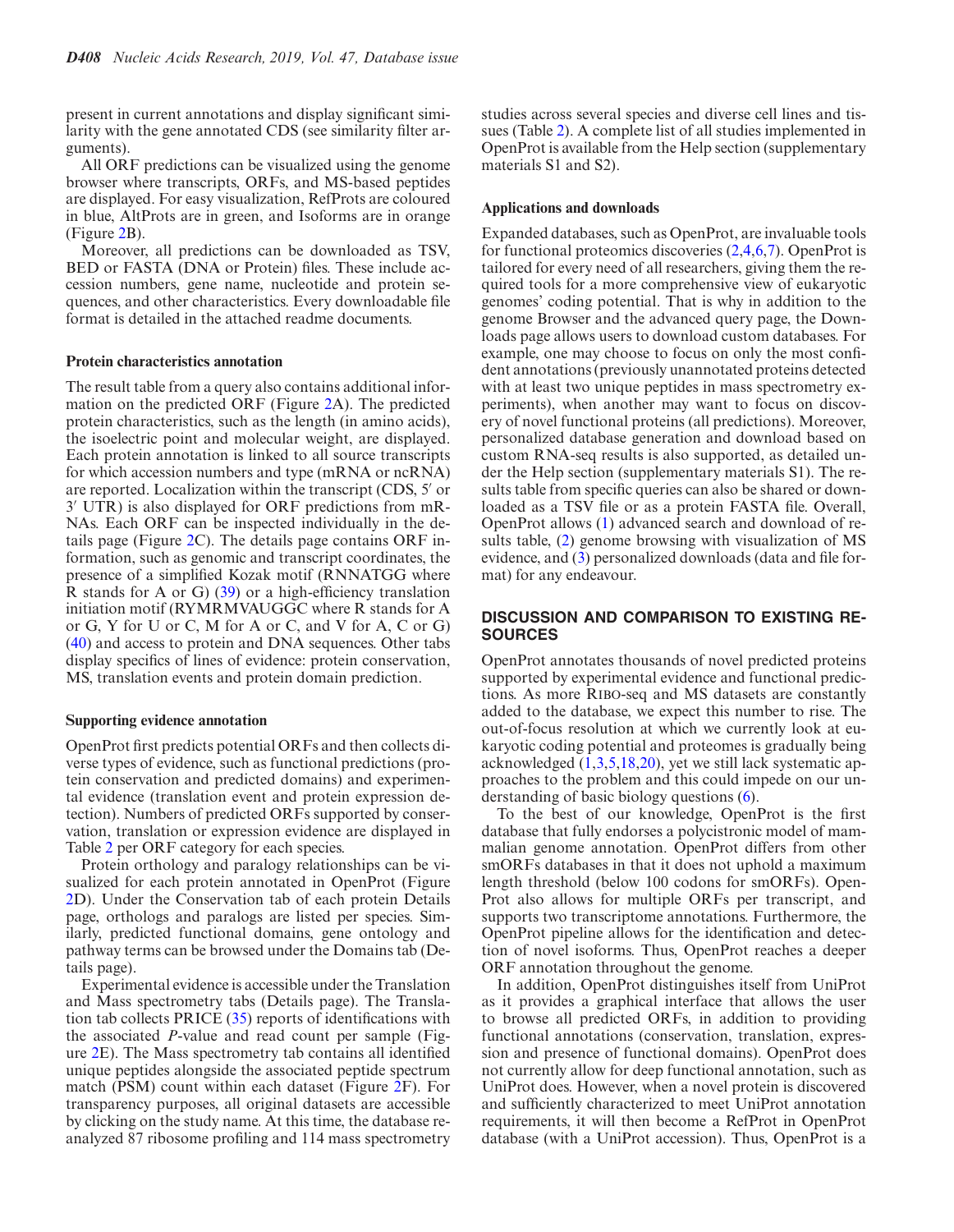| Species                           | Conservation evidence |         |          | Translation evidence (RIBO-seq) |                |        |                       | Protein evidence (MS) |              |         |              |                    |
|-----------------------------------|-----------------------|---------|----------|---------------------------------|----------------|--------|-----------------------|-----------------------|--------------|---------|--------------|--------------------|
|                                   | Sp#                   | Ref#    | $II - #$ | $IP$ <sub>-#</sub>              | St#            | Ref#   | $II$ <sub>+</sub> $#$ | $IP.$ #               | St#          | Ref#    | $II - #$     | $IP$ <sub>-#</sub> |
| Homo sapiens                      | 9                     | 189 319 | 38 325   | 239 394                         | 33             | 17435  | 2048                  | 5696                  | 62           | 113 006 | 1455         | 28 641             |
| Pan troglodytes                   | 9                     | 63 408  | 28 9 30  | 148 989                         | $\Omega$       | n/a    | n/a                   | n/a                   | $\Omega$     | n/a     | n/a          | n/a                |
| Mus musculus                      | 9                     | 131 130 | 21 245   | 121 890                         | 22             | 14 607 | 1088                  | 3081                  | 28           | 61 440  | 165          | 2877               |
| Rattus norvegicus                 | 9                     | 82951   | 5354     | 81 600                          | 2              | 6661   | 202                   | 870                   | 8            | 21 28 2 | 19           | 410                |
| Bos taurus                        | 9                     | 70 697  | 6086     | 88 550                          | $\theta$       | n/a    | n/a                   | n/a                   |              | 12 778  |              | 37                 |
| Ovis aries                        | 9                     | 56 331  | 28 247   | 107 900                         | $\mathbf{0}$   | n/a    | n/a                   | n/a                   |              | 1466    | 18           | 69                 |
| Danio rerio                       | 9                     | 81958   | 19 560   | 8965                            | $\overline{2}$ | 9      |                       | $\Omega$              |              | 26 114  | 263          | 386                |
| Drosophila<br>melanogaster        | 9                     | 39 24 6 | 763      | 452                             | 3              | 2453   | 39                    | 113                   | 3            | 9783    | 20           | 113                |
| Caenorhabditis<br>elegans         | 9                     | 28 4 29 | 861      | 450                             | 5              | 8142   | 161                   | 84                    | $\mathbf{0}$ | n/a     | n/a          | n/a                |
| Saccharomyces<br>cerevisiae S288c | 9                     | 5842    | 5        | 38                              | 20             | 5357   | 4                     | 283                   | 4            | 4028    | $\mathbf{0}$ | 20                 |

<span id="page-6-0"></span>**Table 2.** OpenProt (1.3) evidence collection output

 $Sp =$  Number of species evaluated for orthology relationships (not counting the queried species);  $St =$  number of studies re-analyzed by OpenProt; Ref  $=$  currently annotated CDS (RefORF); II  $=$  novel isoforms of known CDS; IP  $=$  novel CDS from alternative ORF (AltORF); n/a  $=$  when no dataset has been re-analysed for this species yet (OpenProt release 1.3). Conservation evidence = all proteins with at least one ortholog in at least one species. Translation evidence = all ORFs detect in at least one detection by PRICE analysis of RIBO-seq data. Protein evidence = all proteins with at least one unique peptide in at least one study.

modern tool that fills a major gap in the field of functional annotation of proteins by fostering less serendipitous discoveries of novel proteins.

## **FUTURE DIRECTIONS**

The OpenProt pipeline is automated so that new releases of NCBI RefSeq and/or Ensembl will automatically be taken into account. Following iGenomes update, data will be updated at the beginning of the following year for computational resources access reasons. OpenProt is a release-based platform, developed in accordance to the FAIR guiding principles for scientific data management and stewardship [\(41\)](#page-7-0). This ensures an up-to-date, continuous availability of all OpenProt data through time.

As the field progresses, OpenProt is expected to elaborate its pipeline, notably taking in account ORFs shorter than 30 codons or non-ATG start codons. For statistical and computational reasons, OpenProt current release (1.3) still holds these cut-offs. Simultaneously, OpenProt will continue to increase the number of datasets for supporting evidence, as well as supported species. OpenProt can be contacted through the Contact page for request of species annotations and/or dataset analyses (http://www.openprot.org/ [p/about\). New tools and metrics will also be added follow](http://www.openprot.org/p/about)ing developments in the field. For instance, a pipeline is being developed to allow AltORFs and novel Isoforms consideration in genome or exome sequencing studies.

The quantity and quality of data provided by OpenProt along with its ease of use and transparent data availability hold potential to make it a popular tool.

## **SUPPLEMENTARY DATA**

[Supplementary Data](https://academic.oup.com/nar/article-lookup/doi/10.1093/nar/gky936#supplementary-data) are available at NAR Online.

## **ACKNOWLEDGEMENTS**

We thank our collaborators for providing additional mass spectrometry (MS) datasets. We thank Mark Vaudel for the support on our MS identification pipeline (PeptideShaker), and Florian Erhard for his help implementing the PRICE pipeline on RIBO-seq data. We also thank Felix Primeau, Christian Landry, Darel Hunting, and Alan A. Cohen for helpful discussions and contributions. F.M.B., M.S. and X.R. are members of the Fonds de Recherche du Québec Santé (FRQS)-supported Centre de Recherche du Centre Hospitalier Universitaire de Sherbrooke. We thank the team at Calcul Quebec and Compute Canada for their support ´ with the use of the supercomputer mp2 from Université de Sherbrooke.

## **FUNDING**

Canada Research Chair in Functional Proteomics and Discovery of Novel Proteins (to X.R.); CIHR grants [MOP-137056 and MOP-136962] (to X.R.). Operation of the mp2 supercomputer is funded by the Canada Foundation of Innovation (CFI), le ministère de l'Économie, de la science et de l'innovation du Quebec (MESI); les Fonds de Recherche ´ du Quebec – Nature et technologies (FRQ-NT). Funding ´ for open access charge: Canada Research Chairs. *Conflict of interest statement.* None declared.

## **REFERENCES**

- 1. Albuquerque,J.P., Tobias-Santos,V., Rodrigues,A.C., Mury,F.B. and da Fonseca,R.N. (2015) small ORFs: a new class of essential genes for development. *Genet. Mol. Biol.*, **38**, 278–283.
- 2. Delcourt,V., Staskevicius,A., Salzet,M., Fournier,I. and Roucou,X. (2018) Small proteins encoded by unannotated ORFs are rising stars of the proteome, confirming shortcomings in genome annotations and current vision of an mRNA. *Proteomics*, **18**, e1700058.
- 3. Hellens,R.P., Brown,C.M., Chisnall,M.A.W., Waterhouse,P.M. and Macknight,R.C. (2016) The emerging world of small ORFs. *Trends Plant Sci.*, **21**, 317–328.
- 4. Saghatelian,A. and Couso,J.P. (2015) Discovery and characterization of smORF-encoded bioactive polypeptides. *Nat. Chem. Biol.*, **11**, 909–916.
- 5. Pueyo,J.I., Magny,E.G. and Couso,J.P. (2016) New peptides under the s(ORF)ace of the genome. *Trends Biochem. Sci.*, **41**, 665–678.
- 6. Brunet,M.A., Levesque,S.A., Hunting,D.J., Cohen,A.A. and Roucou,X. (2018) Recognition of the polycistronic nature of human